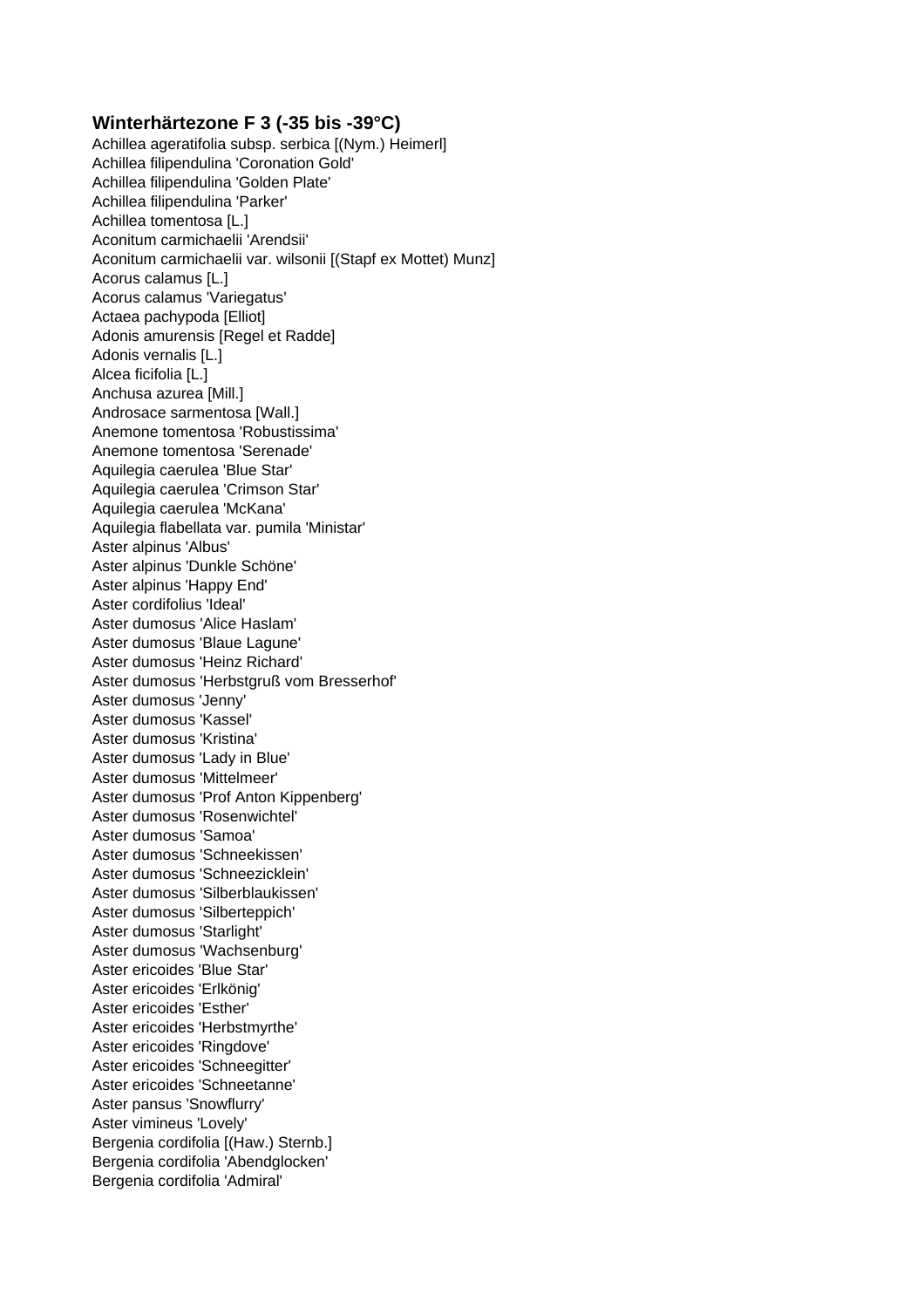Bergenia cordifolia 'Baby Doll' Bergenia cordifolia 'Ballawley' Bergenia cordifolia 'Biedermeier' Bergenia cordifolia 'Glockenturm' Bergenia cordifolia 'Herbstblüte' Bergenia cordifolia 'Morgenröte' Bergenia cordifolia 'Oeschberg' Bergenia cordifolia 'Pinneberg' Bergenia cordifolia 'Rosi Klose' Bergenia cordifolia 'Rotblum' Bergenia cordifolia 'Rote Schwester' Bergenia cordifolia 'Schneekönigin' Bergenia cordifolia 'Silberlicht' Brunnera macrophylla [(Adams) Johnst.] Brunnera macrophylla 'Blaukuppel' Calamagrostis × acutiflora 'Karl Foerster' Caltha palustris [L.] Caltha palustris 'Multiplex' Campanula carpatica 'Blaue Clips' Campanula carpatica 'Glockenteppich Dunkelblau' Campanula carpatica 'Glockenteppich Hellblau' Campanula carpatica 'Glockenteppich Weiß' Campanula carpatica 'Karpatenkrone' Campanula carpatica var. turbinata 'Alba' Campanula carpatica var. turbinata 'Karl Foerster' Campanula carpatica var. turbinata Typ Arends Campanula carpatica 'Weiße Clips' Campanula latifolia var. macrantha [Sims] Campanula latifolia var. macrantha 'Alba' Campanula persicifolia 'Grandiflora Alba' Campanula persicifolia 'Grandiflora Coerulea' Campanula persicifolia subsp. sessiliflora [(K. Koch) Velen] Campanula persicifolia subsp. sessiliflora 'Alba' Campanula poscharskyana [Degen] Campanula poscharskyana 'Blauranke' Campanula poscharskyana 'E.H.Frost' Campanula poscharskyana 'Stella' Carex acuta [L.] Centaurea dealbata 'Steenbergii' Centaurea macrocephala [Puschk. ex Willd.] Centaurea montana 'Grandiflora' Convallaria majalis [L.] Convallaria majalis 'Grandiflora' Dianthus deltoides [L.] Dianthus gratianopolitanus 'Badenia' Dianthus gratianopolitanus 'Blauer Teppich' Dianthus gratianopolitanus 'Blaureif' Dianthus gratianopolitanus 'Eydangeri' Dianthus gratianopolitanus 'La Bourboule' Dianthus gratianopolitanus 'Nordstjernen' Dianthus gratianopolitanus 'Rosafeder' Dianthus gratianopolitanus 'Rubin' Dianthus plumarius 'Altrosa' Dianthus plumarius 'Diamant' Dianthus plumarius 'Heidi' Dianthus plumarius 'Ine'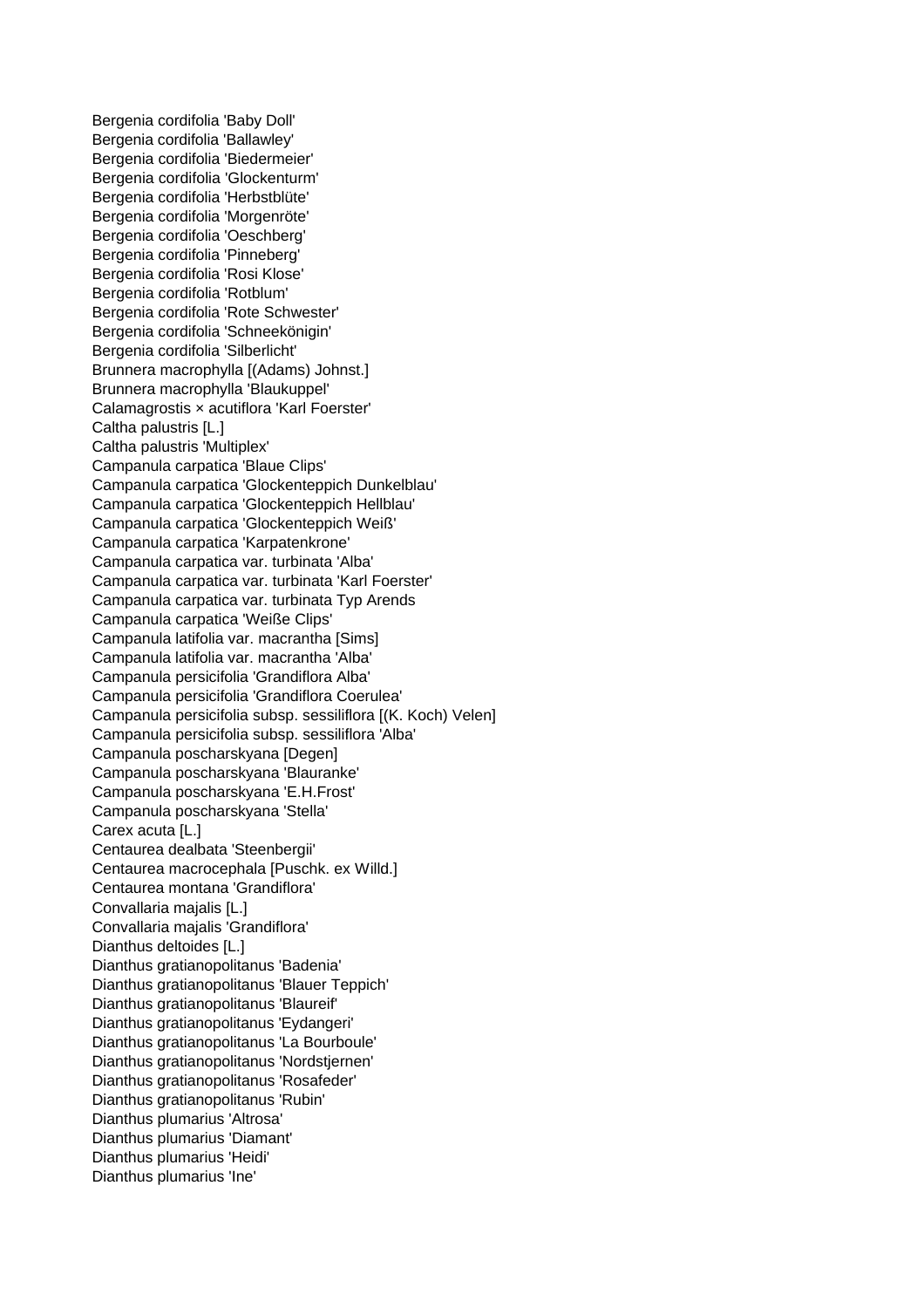Dianthus plumarius 'Maggie' Dianthus plumarius 'Munot' Dianthus plumarius 'Saxonia' Dodecatheon meadia [L.] Dryas × suendermannii [Suenderm.] Echinacea purpurea [(L.) Moench] Echinacea purpurea 'Leuchtstern' Echinacea purpurea 'Magnus' Echinacea purpurea 'Rosenelfe' Echinacea purpurea 'Rubinstern' Echinops ritro [L.] Echinops ritro 'Veitchs Blue' Equisetum palustre [L.] Filipendula palmata 'Rubra' Filipendula rubra 'Venusta' Filipendula vulgaris 'Plena' Gentiana acaulis [L.sensu stricto] Gentiana septemfida [Pall.] Gentiana septemfida 'Latifolia' Gentiana septemfida var. lagodechiana [Kusn.] Geranium wlassovianum [Fisch.] Geum rivale 'Leonard' Helenium hoopesii [A. Gray] Helleborus niger [L.] Juncus ensifolius [Willström] Liatris spicata [(L.) Willd.] Liatris spicata 'Floristan Violett' Liatris spicata 'Floristan Weiß' Liatris spicata 'Kobold' Lobelia cardinalis [L.] Lupinus polyphyllus 'Edelknabe' Lupinus polyphyllus 'Fräulein' Lupinus polyphyllus 'Kastellan' Lupinus polyphyllus 'Kronleuchter' Lupinus polyphyllus 'Mein Schloß' Lupinus polyphyllus 'Schloßfrau' Lythrum salicaria [L.] Lythrum salicaria 'Feuerkerze' Lythrum salicaria 'Robert' Lythrum salicaria 'Rosensäule' Lythrum salicaria 'Stichflamme' Lythrum salicaria 'Zigeunerblut' Maianthemum bifolium [(L.) F.W. Schmidt] Malva moschata [L.] Malva moschata 'Alba' Menyanthes trifoliata [L.] Mimulus ringens [L.] Muscari botryoides var. botryoides [(L.) Mill. emend. DC.] Myriophyllum verticillatum [L.] Nepeta grandiflora 'Dawn to Dusk' Nymphaea odorata 'Rosennymphe' Nymphaea tuberosa 'Gladstoniana' Nymphaea tuberosa 'Richardsonii' Oxalis acetosella [L.] Papaver orientale 'Aladin' Papaver orientale 'Beauty of Livermere'